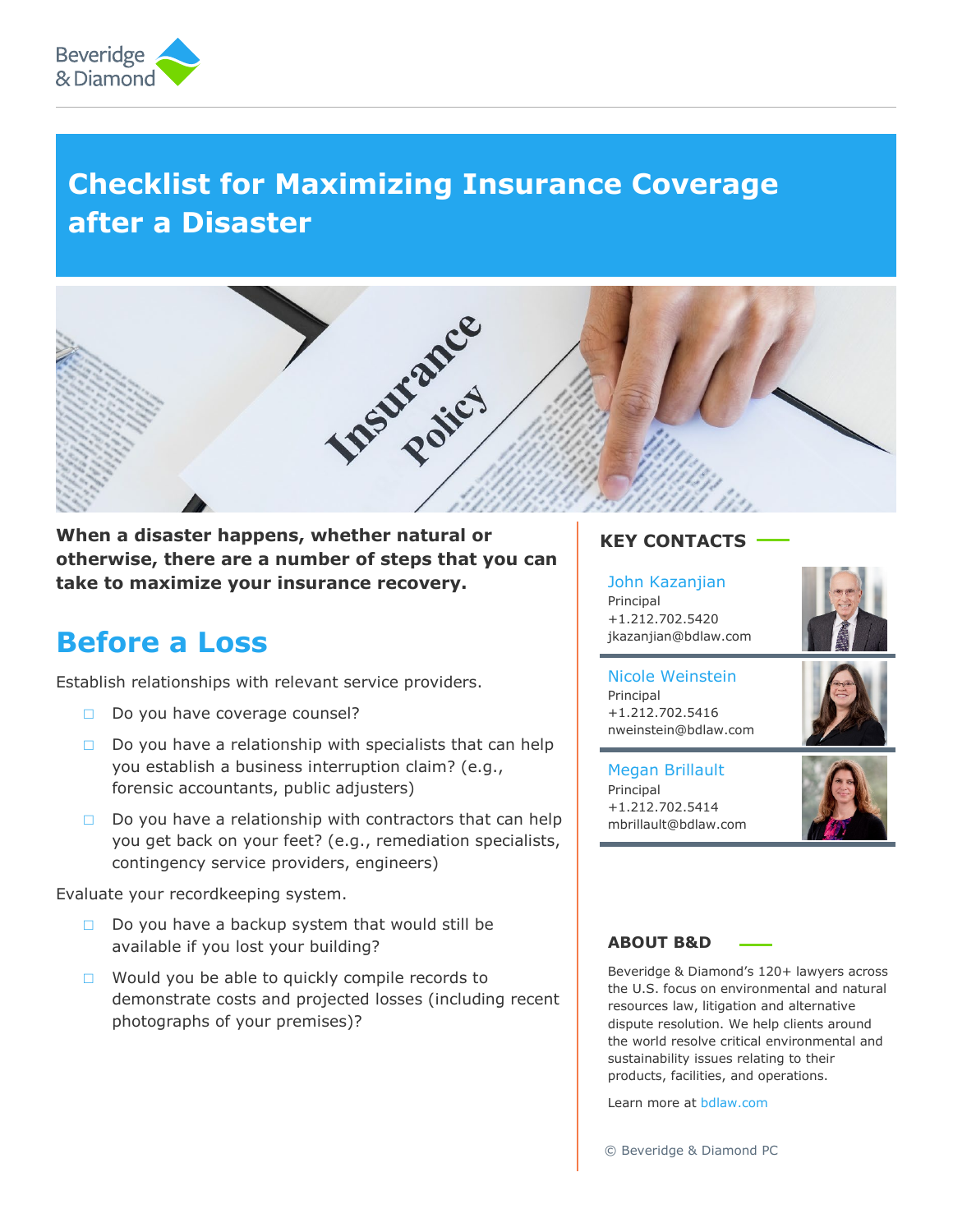

Review your insurance program.

- **□** Is there any policy language you should try to renegotiate?
- **□** Have you had a recent conversation with your broker about your current business structure to ensure that all of your major risks covered?

## **After a Loss**

Identify all potentially applicable insurance policies.

- **□** Have you located all of your policies (for your own damage and/or third party liability)?
	- **□** Property policies (in addition to physical damage coverage, may include business interruption, contingent business interruption, extra expense, contingent extra expense, increased cost of construction, upgrade, civil authority, ingress/egress, etc.).
	- **□** Special risk policies (e.g., flood, wind, tornado, earthquake, fire, etc.).
	- **□** General liability policies (e.g., commercial or comprehensive general liability, multi-risk).
	- **□** Umbrella or other excess policies.
	- **□** Specialty pollution policies (e.g., environmental impairment liability, pollution legal liability).
	- **□** If there are gaps, check with your broker to see if something is missing.

**□** Have you looked into possible coverage under someone else's insurance? Depending on circumstances, you may be covered under another entity's policy:

- **□** Is there a parent company or subsidiary with separate coverage?
- **□** Are there predecessors or successors in interest with separate coverage?
- **□** Are you an additional insured based on an agreement?

Read the policies to identify applicable deadlines and requirements.

- **□** Have you documented your losses and the physical condition of your property with photograph and/or video?
- **□** Have you collected all of the necessary records to support a business interruption claim (e.g., payroll records; contracts; communications with employees, clients, service providers, government officials; etc.)?
- □ Have you performed any necessary emergency mitigation (e.g., boarded up broken windows, taken steps to fulfill contracts, secured a temporary location, etc.)?
- **□** Have you otherwise complied with the specific requirements of the policy in the event of a loss?

**Depending on circumstances, you may be covered under another entity's policy.**